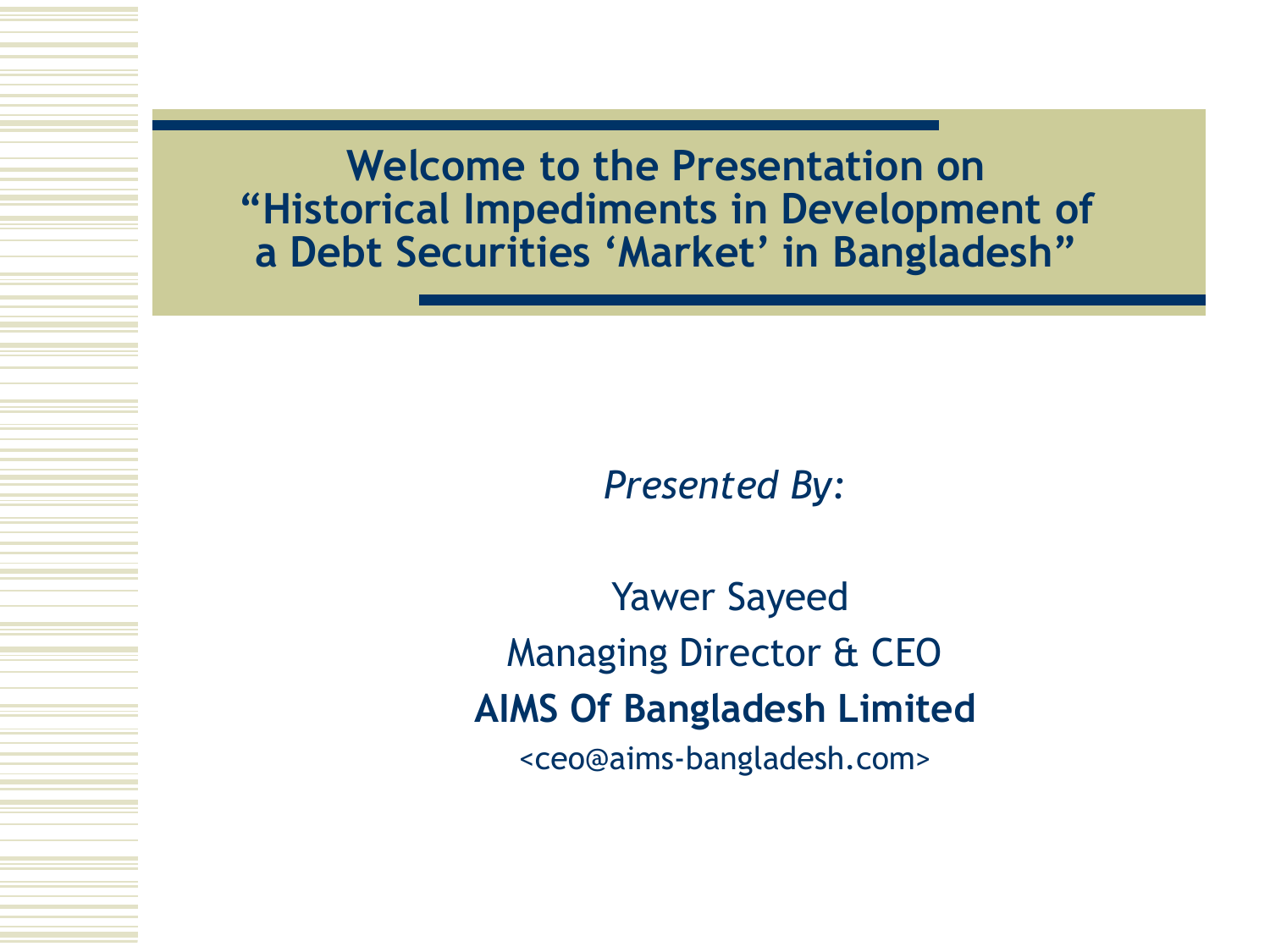## **Relative short history**

- **EXE** Issuance of corporate debt securities is a relatively recent phenomenon.
- **Investors' experience is also not quite pleasant.**
- First public issue of listed corporate debenture happened in 1987.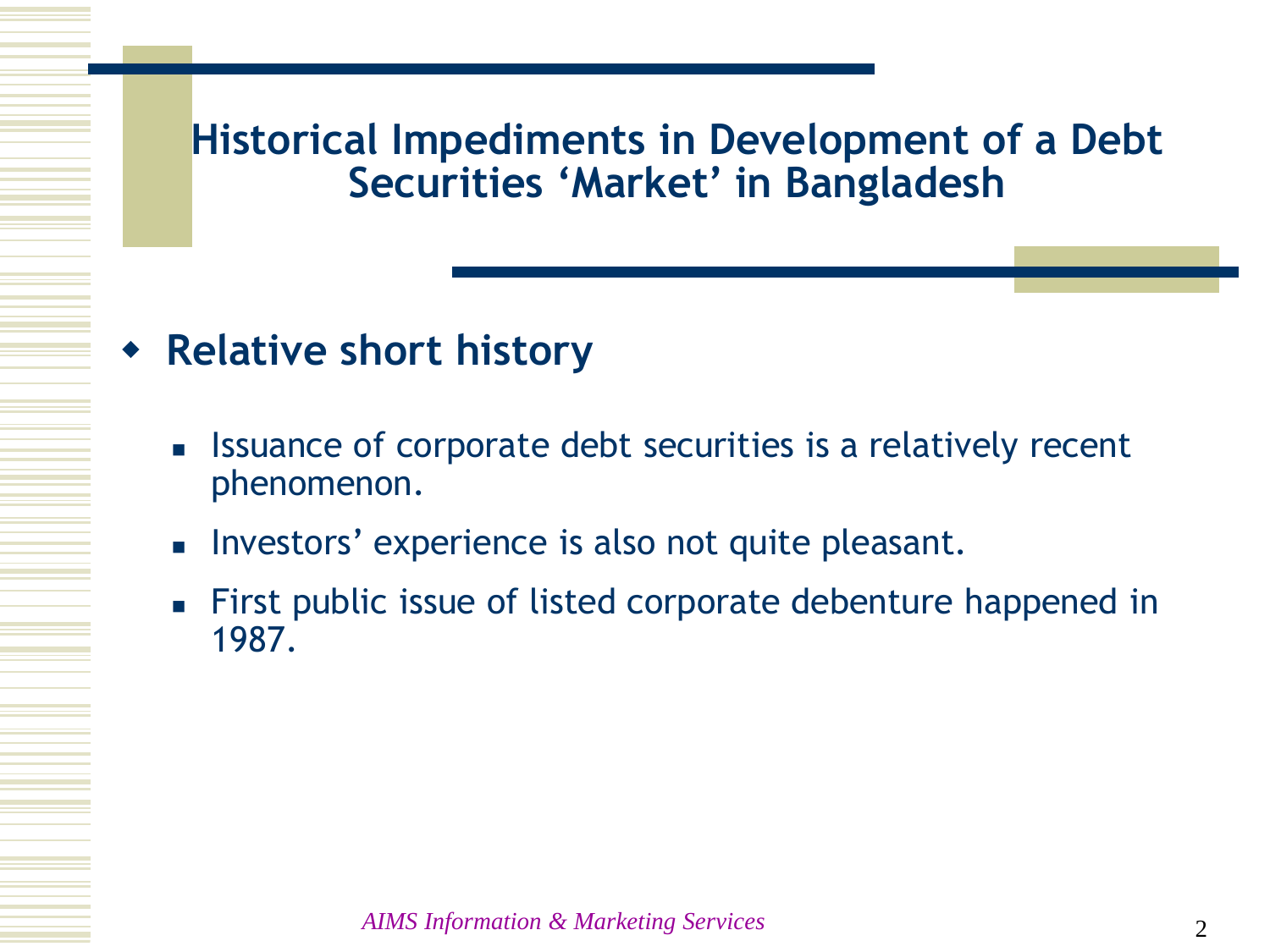- **No benchmark rate or yield curve**
	- No government long-term 'transferable' debt instruments.
	- **Administered interest rates on saving instruments.**
	- No benchmarking possible.
	- **Proxy 'bank rate' or 'FDR' rates were not reliable substitutes.**
	- A mid- or long-term yield curve could not be developed.
	- But rates gradually being made market based now.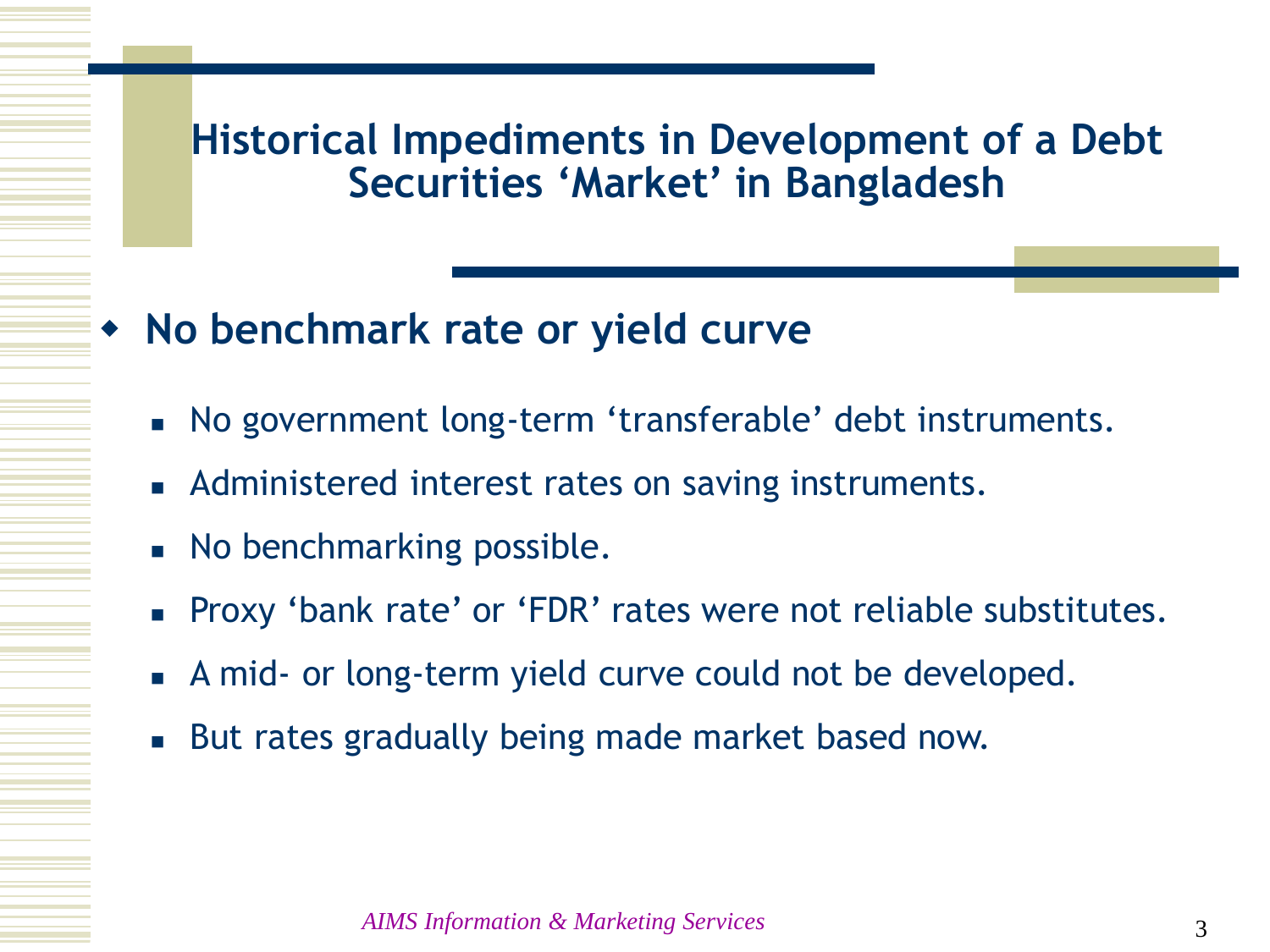# **High government borrowing at high rates**

- Government a the major borrower through 'national savings schemes' at the highest interest rate bracket and unlimited amounts.
- Government instruments crowding out corporate borrowers and bank deposits of comparable tenures.
- **EXEC** Scenario shifting lately, with discontinuation and rate cuts.
- This trend is credited to recent stock market surge.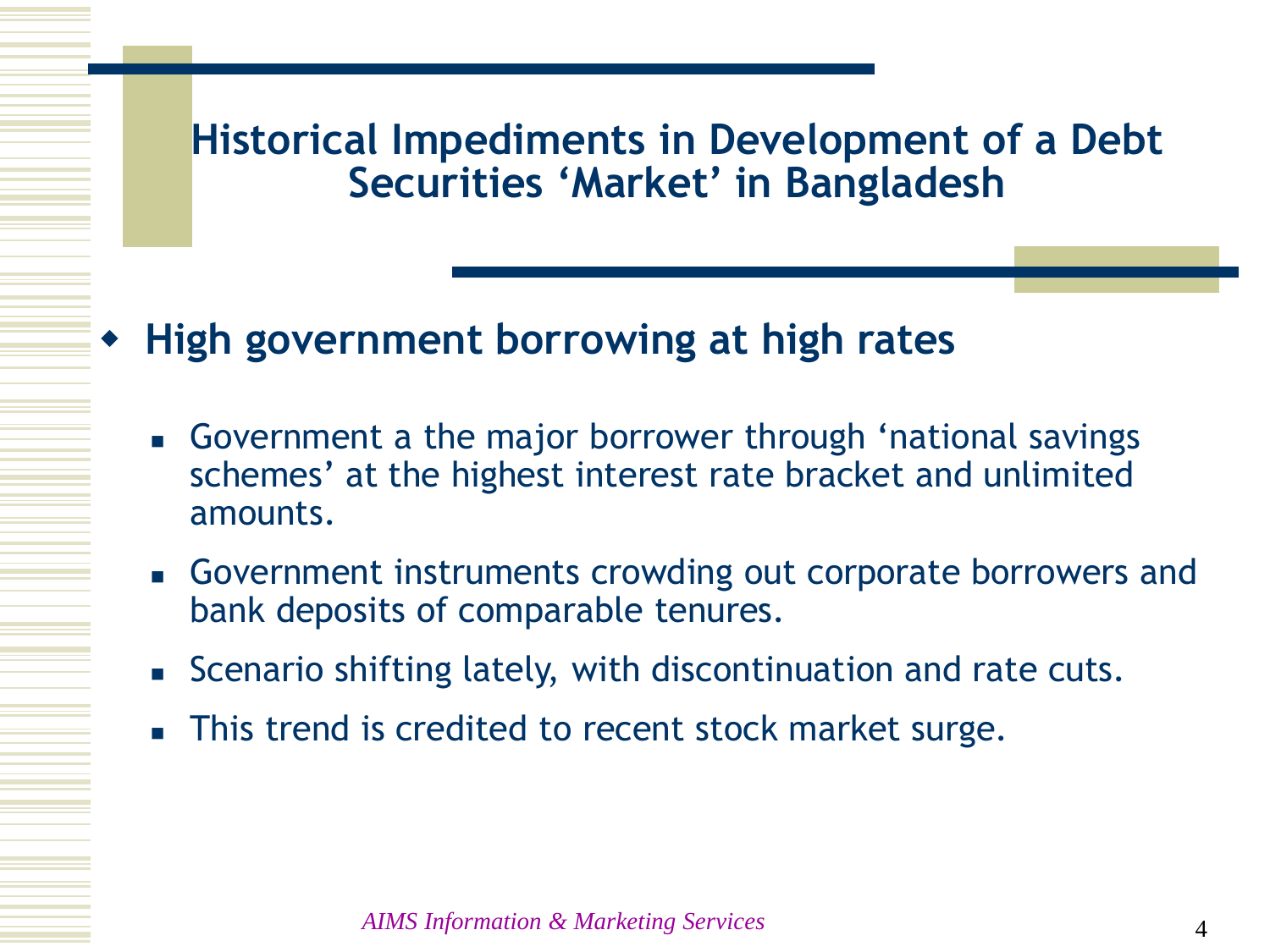## **Non-transparency in public borrowing**

- **Public sector borrowing lacked transparency that failed to** proffer reliable demand-supply scenario in which efficient market can function.
- Frequent shifts, *ad hoc* culture and volatility of demand unhelpful in designing publicly traded instruments.
- Initiatives are on to issue tradable securities and bring fiscal discipline.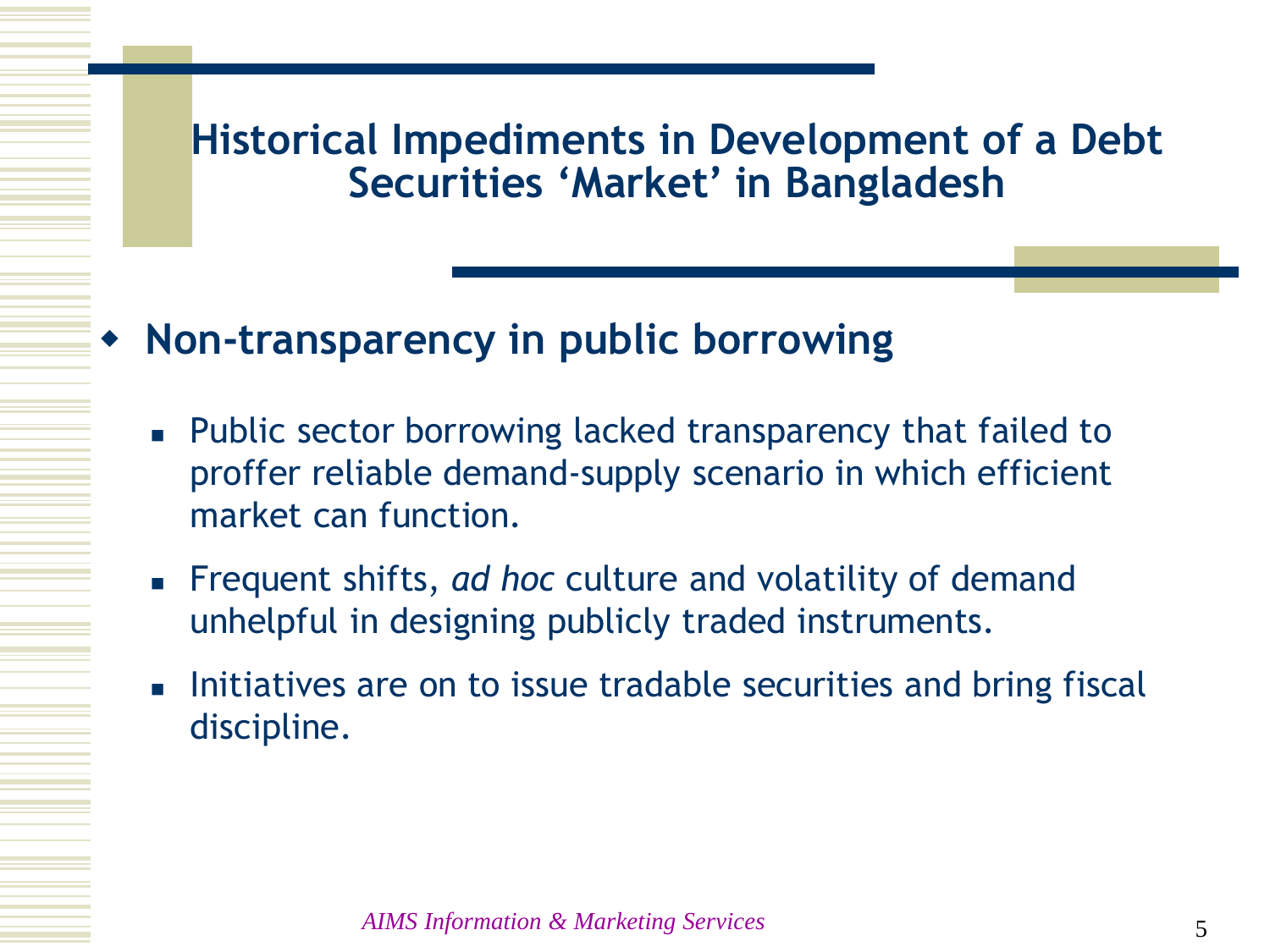# **Entrenched buy & hold culture**

- Since the popular high-yield saving certificates were nontransferable, an entrenched 'buy & hold' culture developed.
- Even premature encashment was not a common.
- The culture spilled over to listed corporate debenture market, testified by historically low trading volume.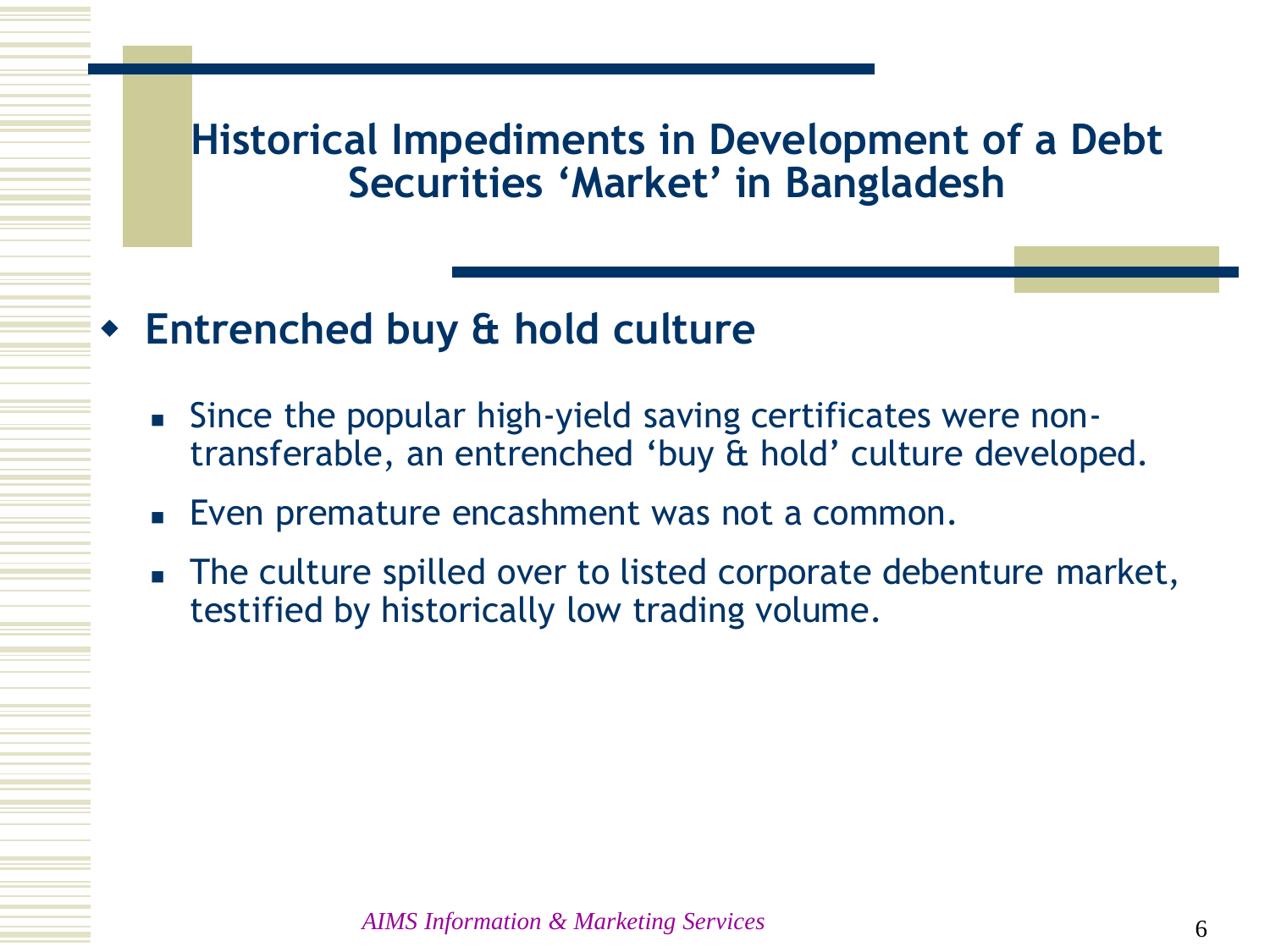- **Low long-term borrowing requirement**
	- Colonial past and dearth of resources resulted in weak industrial base and formalized commercial activities.
	- Demand for long-term capital and credit at the formal market was at a lower level.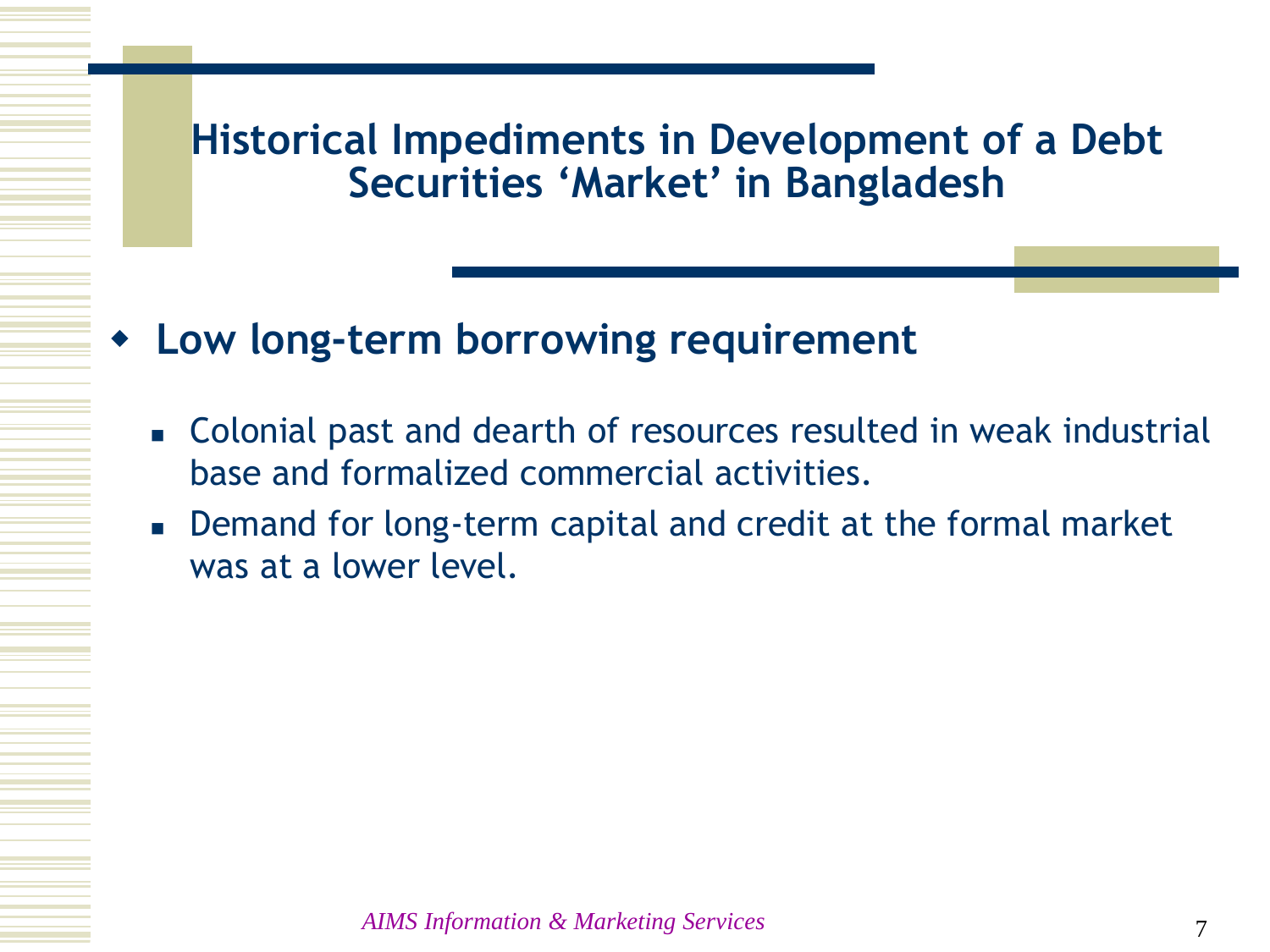## **High bank deposit rates**

- **Deposit interest rates of the commercial banks were high untilly** recently vis-à-vis government securities, corporate issues had to offer unsustainable rates.
- **High bank deposit rates deterred public borrowing by the** corporate bodies.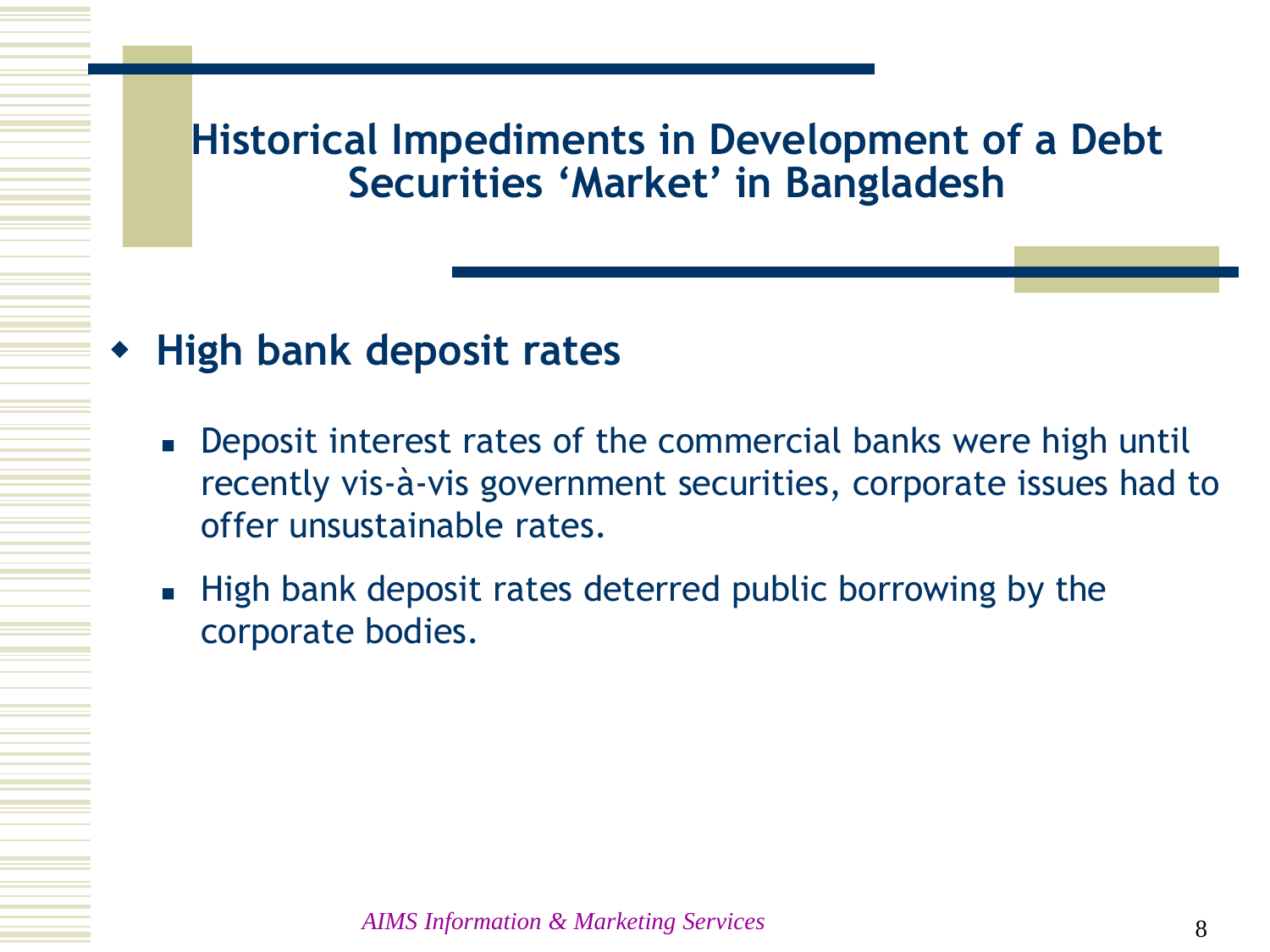## **Banks feeding project finance appetite**

- **Even with maturity mismatch, commercial banks has** traditionally been providing long-term project finance largely through annual rollovers, distorting the long-term credit market.
- Borrowers tend to prefer less disclosure requirement and prudential obligations in bank borrowing to a public issue.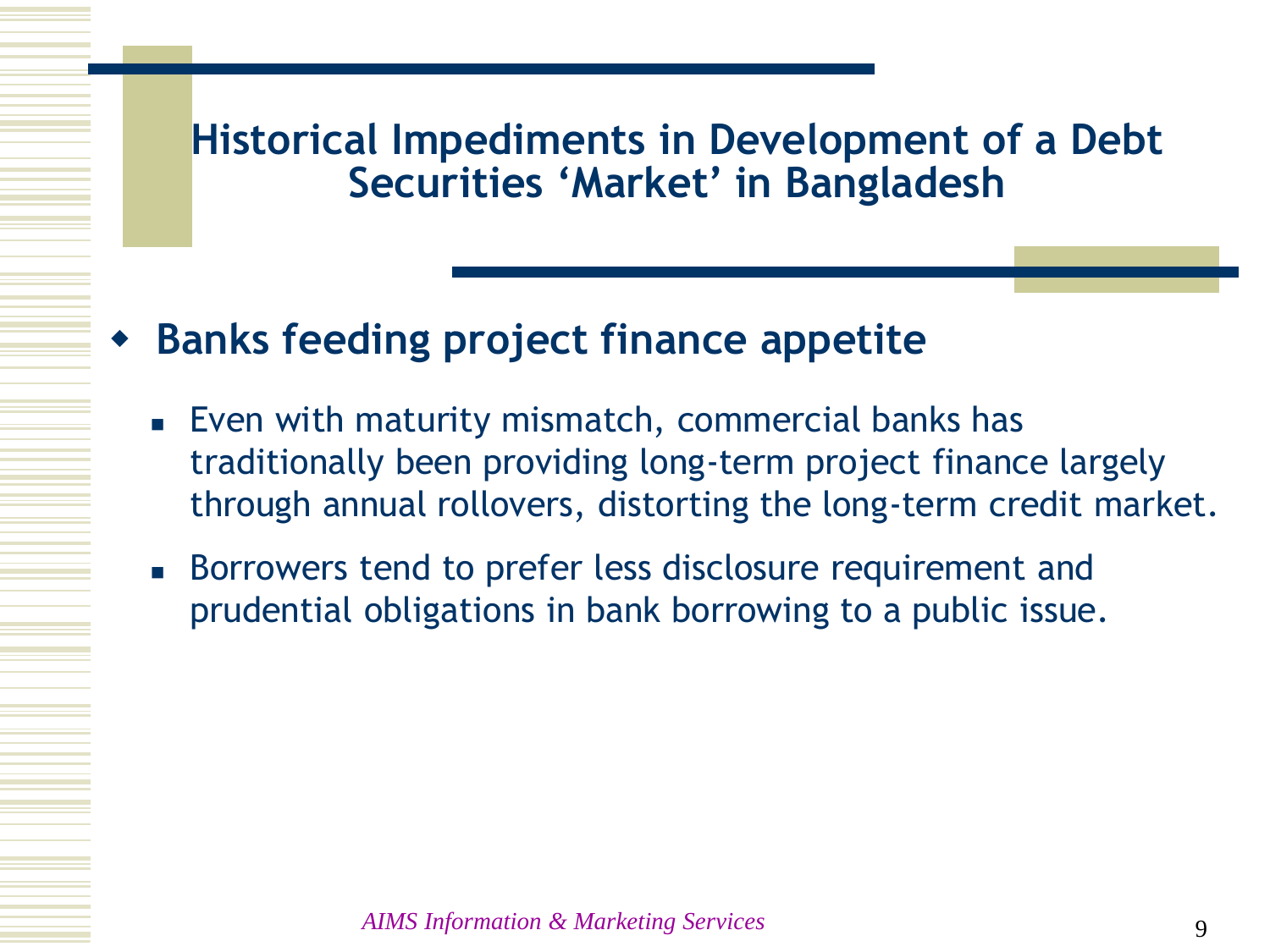## **Absence of policy support**

- For long there was no government initiative, policy support or expressed political will to develop the financial and infrastructure base where a debt market could grow.
- Out crowding effect of NPL and fiscal deficit played a damper on viable debt securities market development.
- Recently government has taken some measures that hint policy shift and discipline, including intended listing of two new sovereign bonds at the bourses.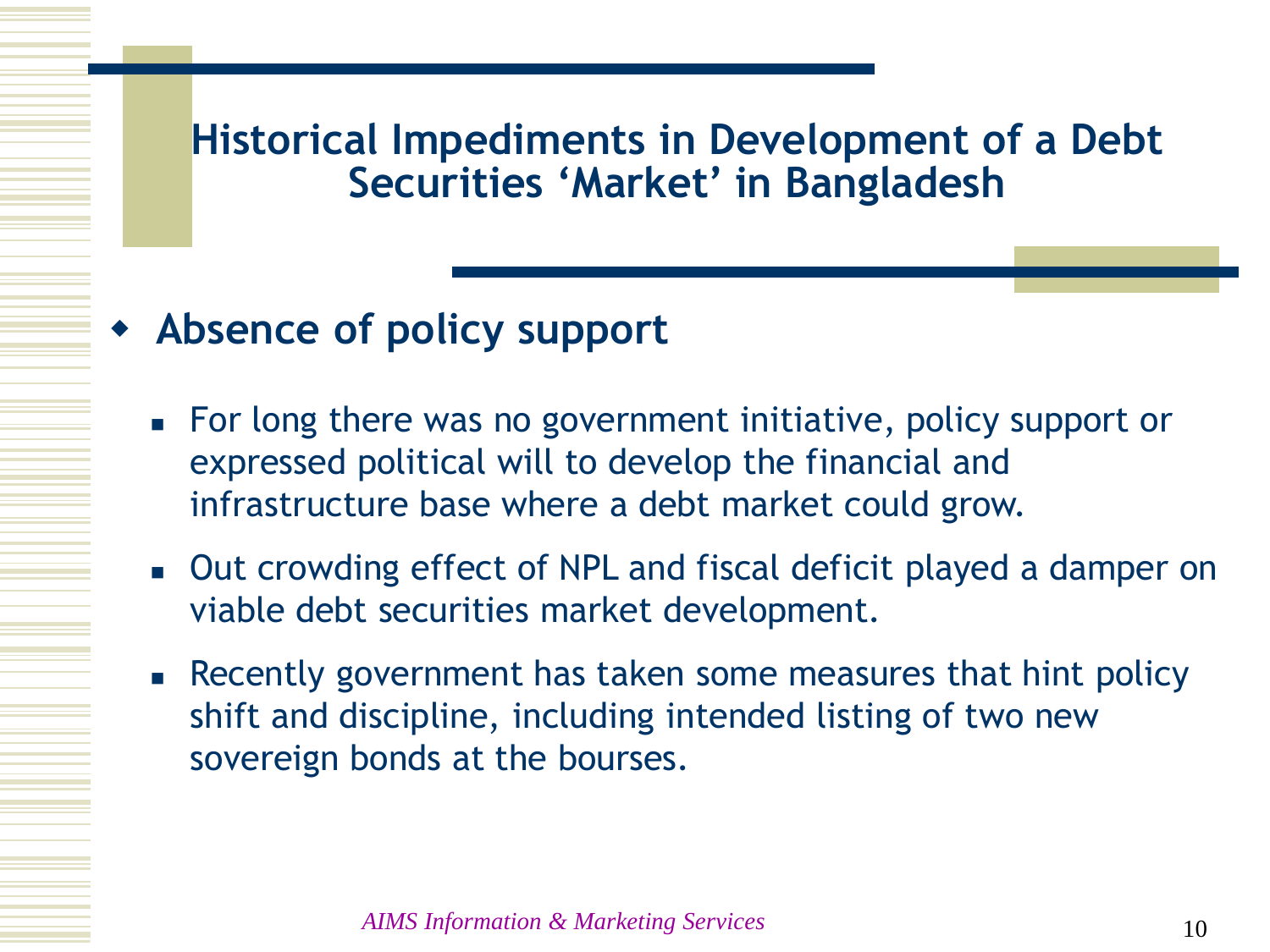## **High tax incidence & issue cost**

- Until recently debenture trusts had 2.5% registration fee (now fixed token at Tk2,500) and 2% stamp duty on total amount raised.
- **With firm commitment underwriting at 2.5%, public issue cost** averaged about 8%, topping recurring annual 1% trustee fee and related listing fees.
- In a prevailing high interest regime, a high establishment and issue cost base rendered most public issue of corporate debentures unviable.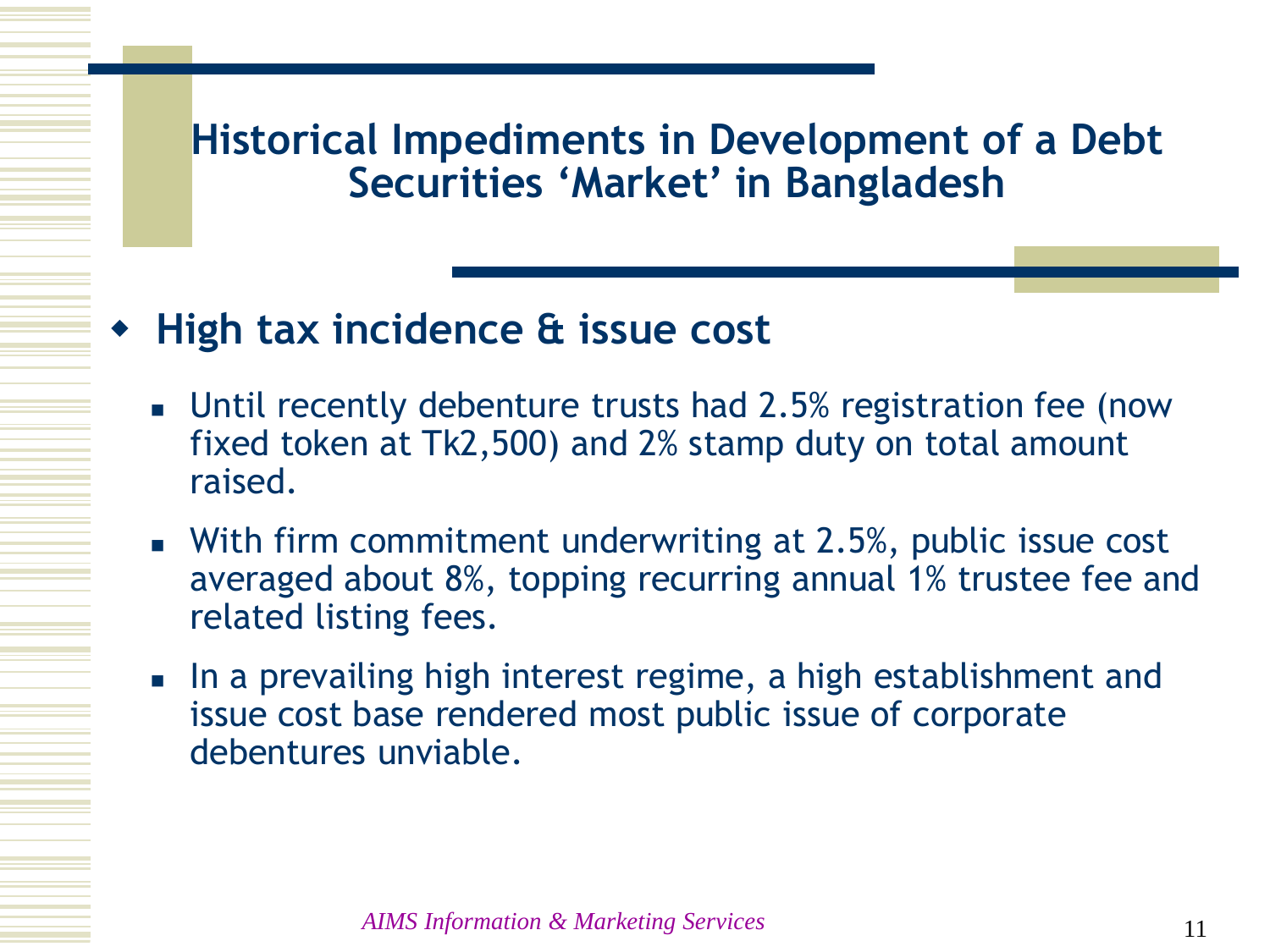## **Lack of regulations and infrastructure**

- Absence of a dedicated set of regulations and necessary infrastructure has not been helpful.
- **Despite absence of an umbrella law, there could have been** notable activities had there been strong policy support.
- **Historical inheritance of Common Law along with various** securities regulations provided a framework which could have a facilitating role had their been application of imagination.
- The SEC has now framed a guideline for issuance of debt securities.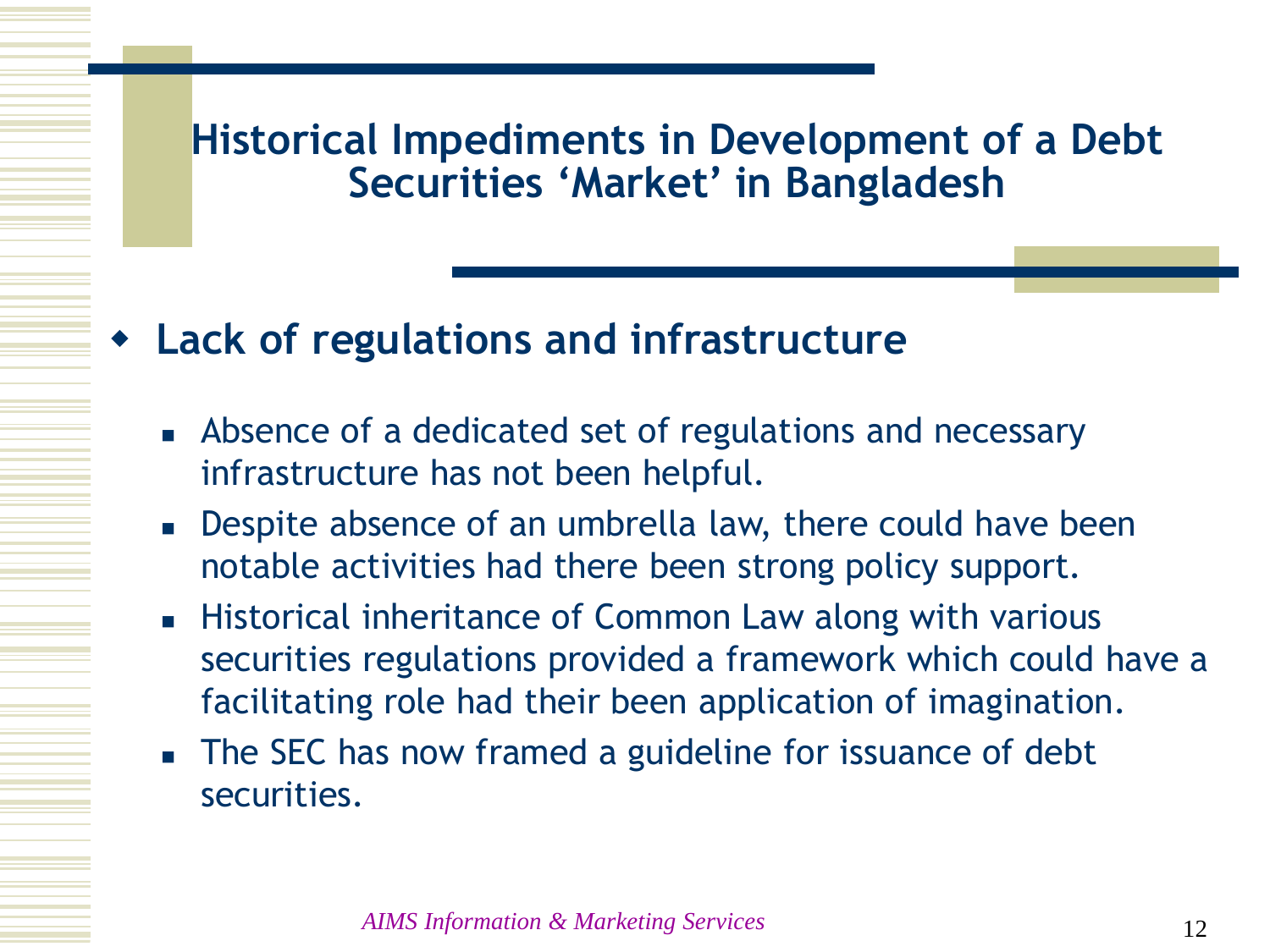## **Lack of expertise & innovation**

- Lack of expertise and innovation and absence of institutions in bringing variations kept the market uninteresting.
- Financial advisors, lawyers and other service providers have not been competent in identifying attributes, rights and obligations of parties in debt securities.
- There is also absence of pertinent financial research institutions.
- The BB has issued PD licenses to some banks and NBFIs and SEC initiated process of appointing stock brokers for trading of government securities at the bourses.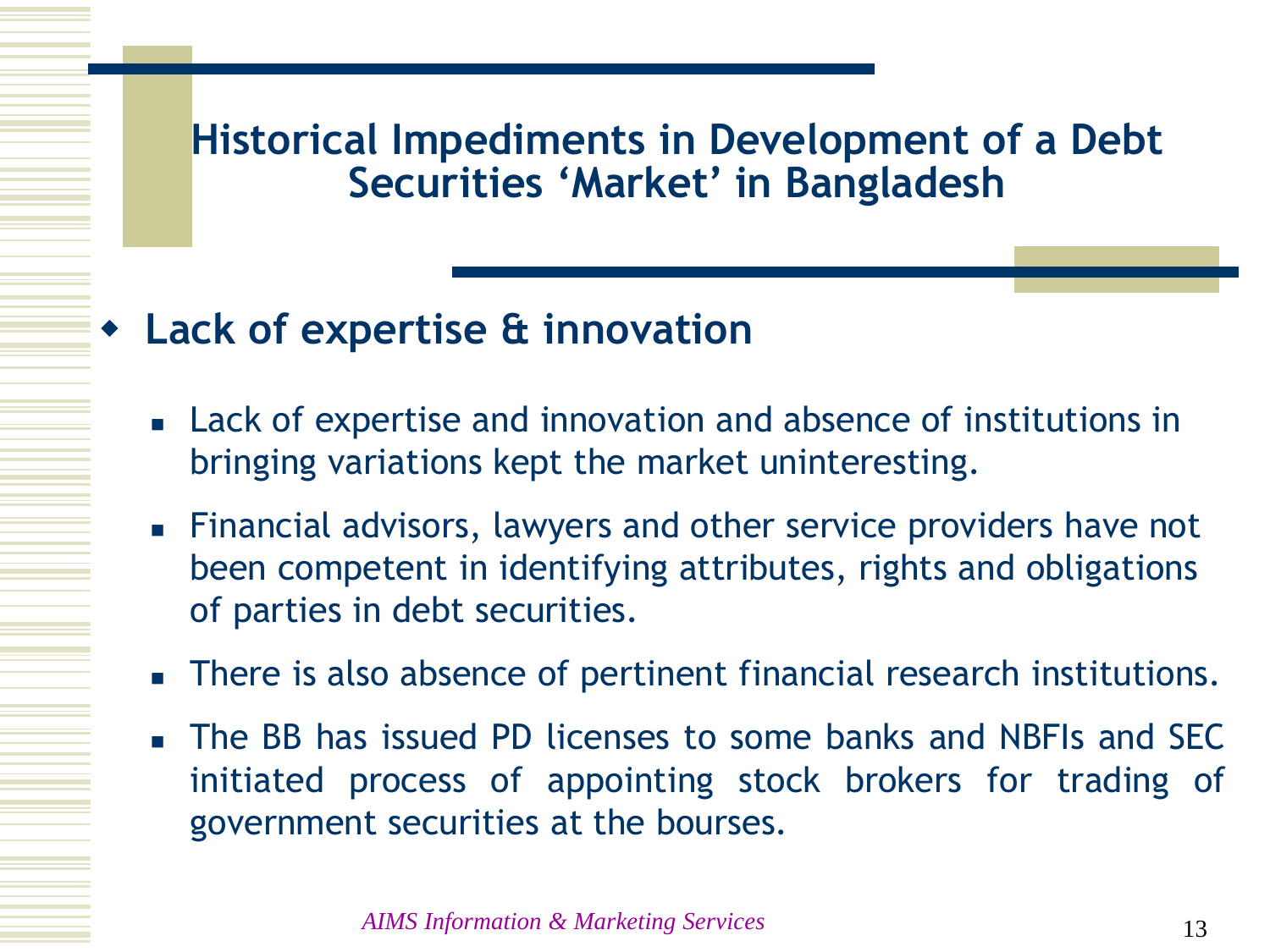# **Overlapping parastatal**

- Bangladesh Bank and the SEC enjoy some overlapping powers on money and bond markets with potentials of confusion among issuers and intermediaries.
- To qualify for tax incentives, zero coupon issue or for SVP, require NOC from the central bank, even when issuer is not a bank or NBFI and instrument is long-term (over 1 year).
- Governance of the debt securities regime remained weak and a disincentive along with absence of arbitration institutions.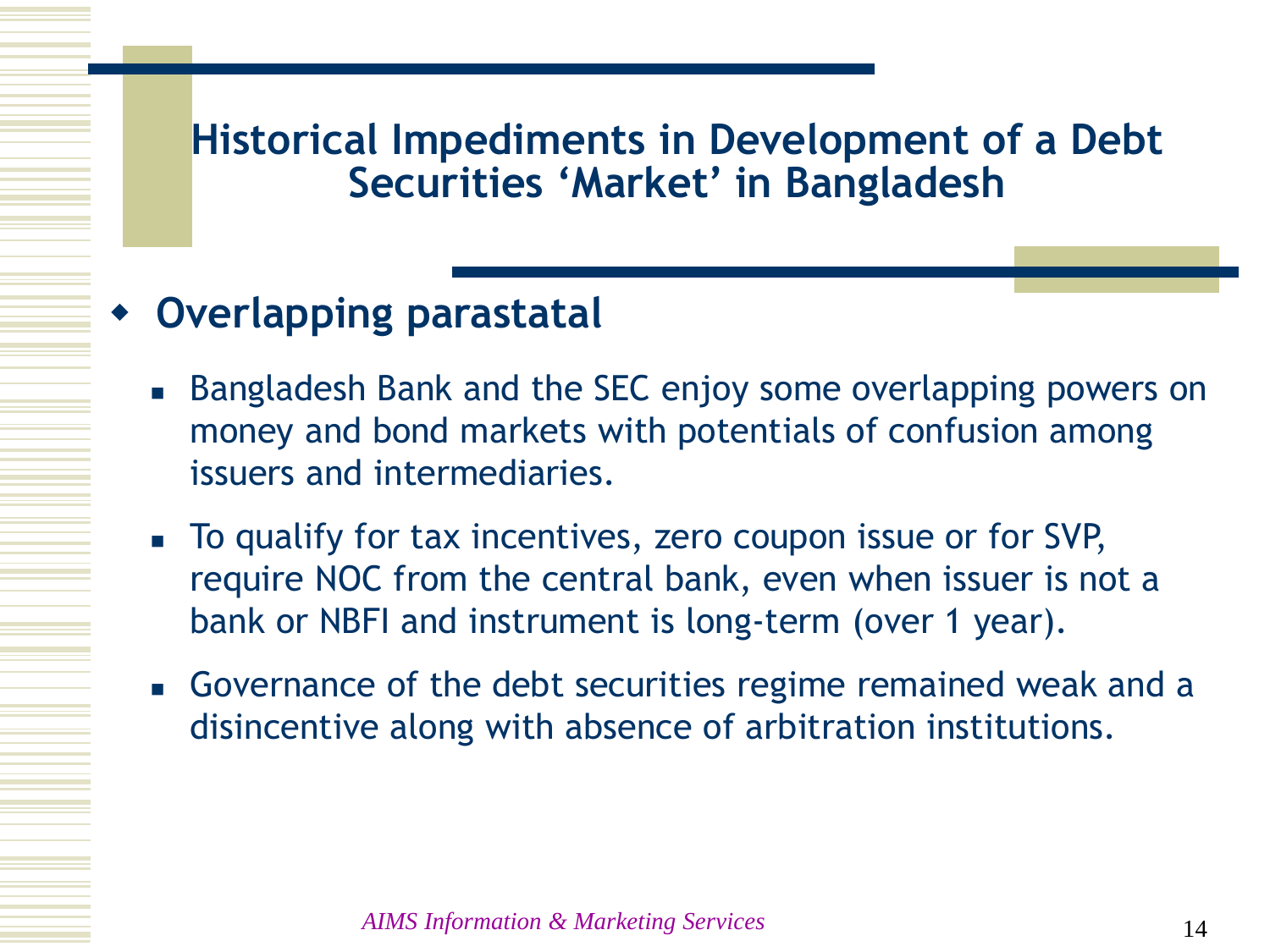## **Default culture erode confidence**

- A large number of publicly traded debentures issued by reputed corporate houses failed to service interest and principal payment obligations in time.
- In cases SEC had to intervene after a long and tangled process and there was no visible legal redress for the investors causing a general lack of confidence.
- With the erosion of public confidence there has been no issue of new listed debentures since 1999.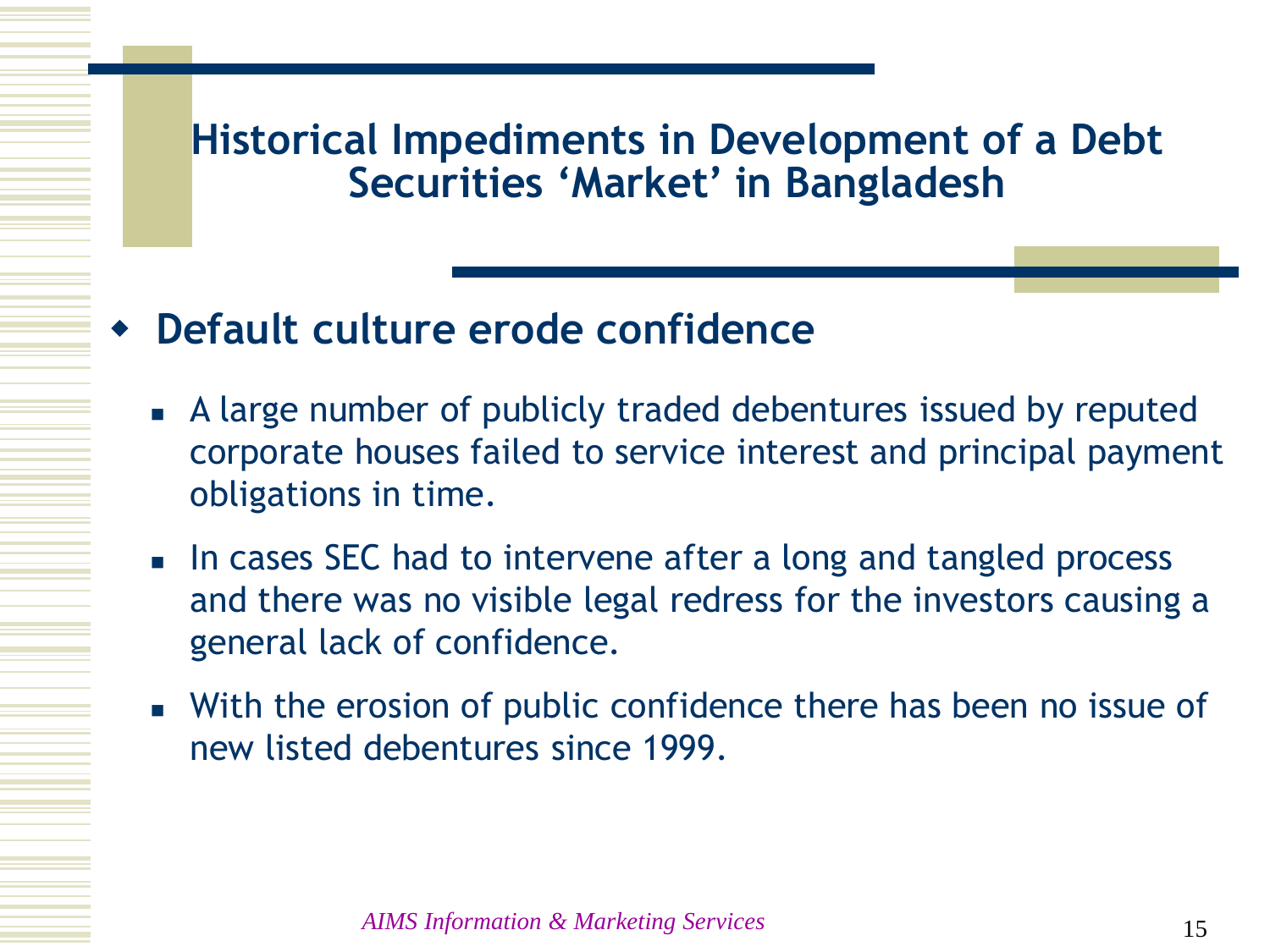#### **Unaccountable trustees**

- The system failed to hold the Trustees of debenture responsible for failure to defend rights of investors in many cases when issuing companies declined to honor obligations.
- **Regulators could not take the Trustees to task, though they** received but could or did not take effective action against recalcitrant issuers.
- **Trusteeship of debentures has in effect become an** unaccountable and defunct institution.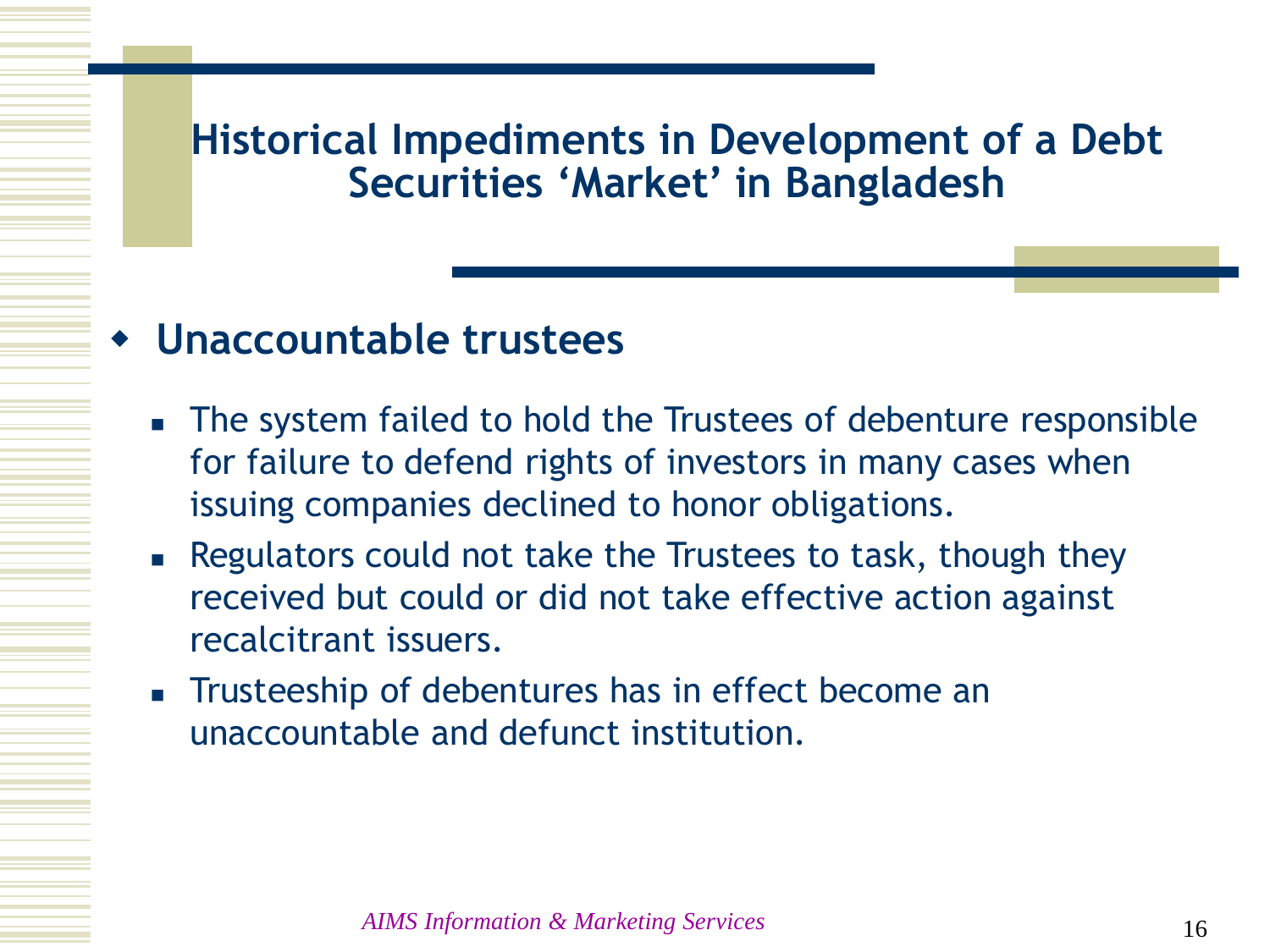- **Absence of institutional investors**
	- Institutional investor community did not develop due to multifarious impediments.
	- Market is essentially retail based and prone to high risk.
	- Newly licensed merchant banks are yet to make any tangible mark.
	- Pension funds are essentially non-funded and non-accounted-for liabilities, provident and insurance funds restrained under qualitative and quantitative restrictions and growth of private mutual funds retarded under stringent regulatory framework and an uneven playing field.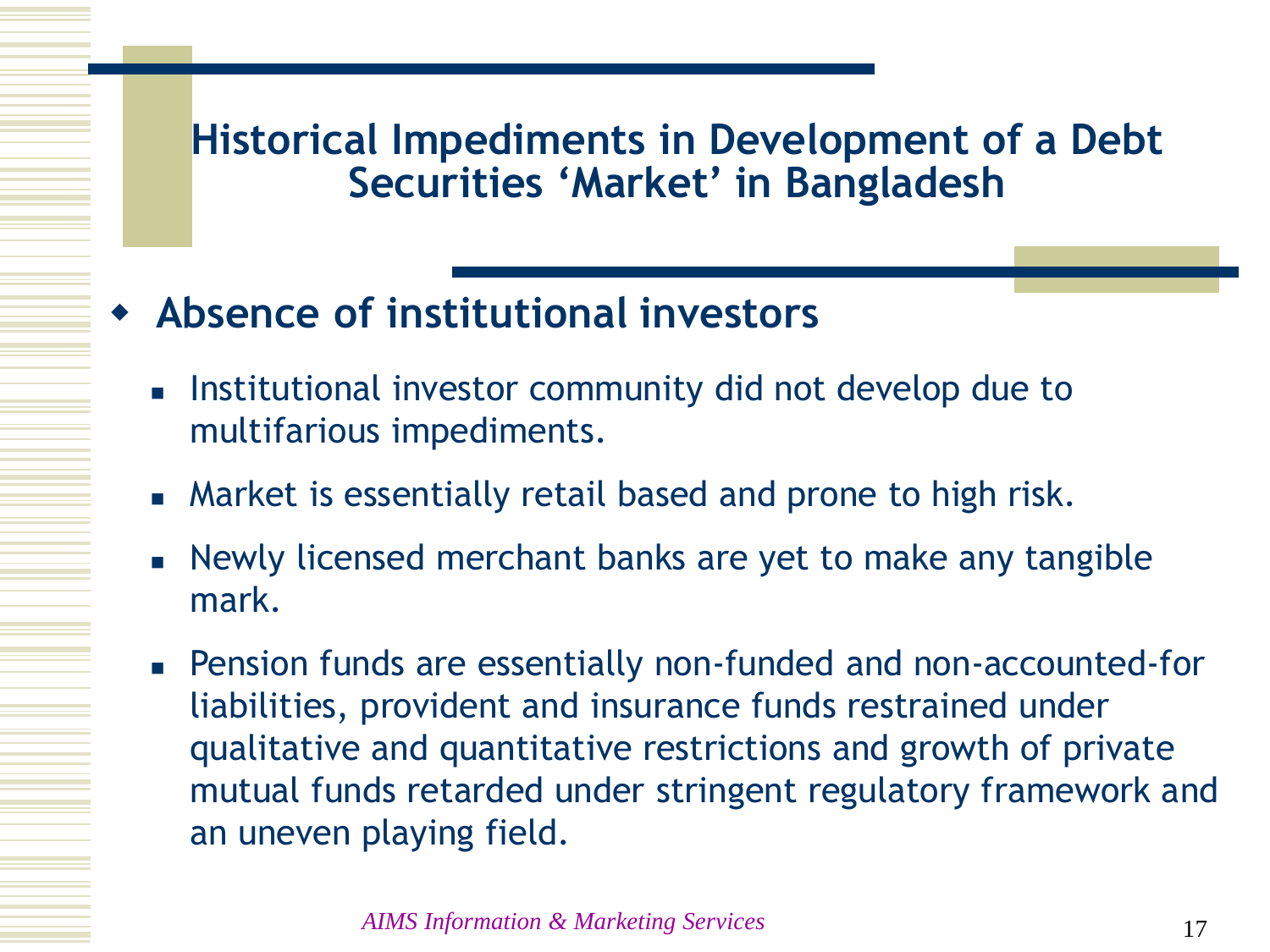# **Cold capital market**

- Capital market is yet to emerge as effective investment avenue to most small savers and attractive outlet for corporate houses in raising fund, especially since the boom and burst of 1996.
- Negative spillover effect of the grim capital market performance dampened potential public issue of debt securities.
- **Number 1** With recent resurgence of the stock market the appetite for investment grade securities has again been pronounced.